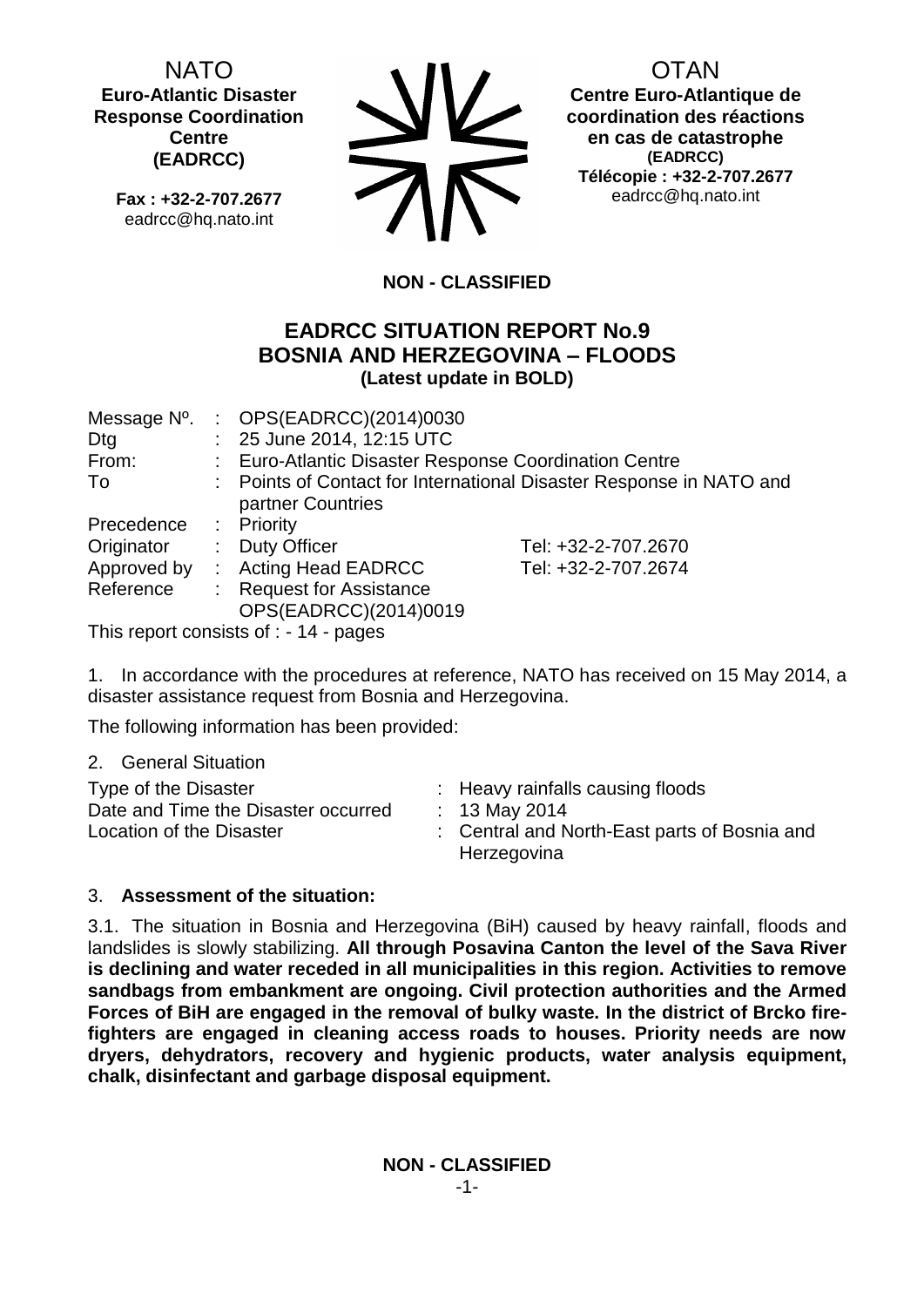



3.2. In most areas the ongoing efforts are entering the clean-up and recovery phase, while the lifesaving phase is coming to an end. Recovery and reconstruction needs are being assessed and efforts are being undertaken to create minimum living conditions for the population of the affected areas. Current priorities lie in the areas of debris clearance and management, demining, livelihoods, disposal of carcasses, and a fast clearance of medical and educational institutions as well as housing, the reestablishment of municipality services, and the reconstruction of the industrial and commercial network. Waste collection and cleaning activities are ongoing. In the area of Zenica municipality activities are being undertaken to establish road communications, conduct reconstruction works, and stabilize landslides as well as remove the sediment from streets and residential buildings. In the municipality of Sekovici garbage from the city's landfill poses one of the major challenges since it is spilled along the riverbed of the Drinjaca river. At the same time, an increasing number of landslides in the area threaten numerous residential buildings. In Olovo materials left by the floods caused an elevation of the river bed, posing a threat of flooding with every major future rain. In the municipality of Doboj activities to clean the city, remove garbage and disinfect facilities are ongoing. Debris cleaning is progressing quickly and engineering teams are in the process of assessing damages to infrastructure and buildings. **A survey is ongoing to establish a list of priority facilities for reconstruction.**

3.3. About 4,900 landslides have been reported since the beginning of the floods in the municipalities of Banovići, Čelić, Doboj East, Gradačac, Gračanica, Kalesija, Kladanj, Lukavac, Sapna, Srebrenik, Teočak, Tuzla, Živinice, Topcic Polje, Olovo. The greatest danger from landslides exists in the municipalities of Tuzla, Kalesija, and Banovici. Local authorities are taking the necessary measures to evacuate endangered populations and to keep the landslides under control. An increase in the number and risk of landslides has been reported for the areas of Tuzla, Srebrenik, Sekovici, Bratunac, Vlasenica, Zvornik, Lopare, Milici, Osmaci, Ugljevik, and Srebrenica. In Kalesija municipality in the Canton of Tuzla new landslides have been reported, but infrastructure and buildings are not endangered in this area. In contrast, in Bratunac, Vlasenica, Zvornik, Lopare, Milici, Osmaci, Ugljevik and Srebrenica landslides endanger residential facilities, roadways, and other infrastructure. **In the canton of Zenica Doboj active landslides have been brought under control. Monitoring activities and geodetic surveys on landslides are ongoing. Based on the recommendations of geologists emergency measures have been taken to control the danger from landslides in Kula and Topcic Polje. Efforts are being made to create conditions for the return of the evacuated population to their homes. Landslides in Gornje Petrovice and Gojcin threaten potable water wells.**

3.4. An increased risk from landmines exists due to the dislodgement of minefields and their markings. Landslides have moved many mines to populated areas and towns. Landmine incidents have repeatedly been reported with no casualties so far. Critical areas lie in Maglaj, Doboj, Zepce, Gracanica, Odzak, Orasje, Samac, Brod, Brcko, Srbas, and Drventa. Demining teams are engaged in the ongoing evacuation and rehabilitation operations from the consequences of landmines. Efforts must be made to raise awareness of the risks. The dislodgement of mines is a long-term challenge and could require a logistical operation of up to 3 months. Several municipalities need urgent temporary mine marking. Priority areas for needs assessments have been identified in Lukavac, Brcko, Samac, Orasje, Petrovo, Gracanica, Lopare, Doboj, Maglaj, and Olovo. The largest mine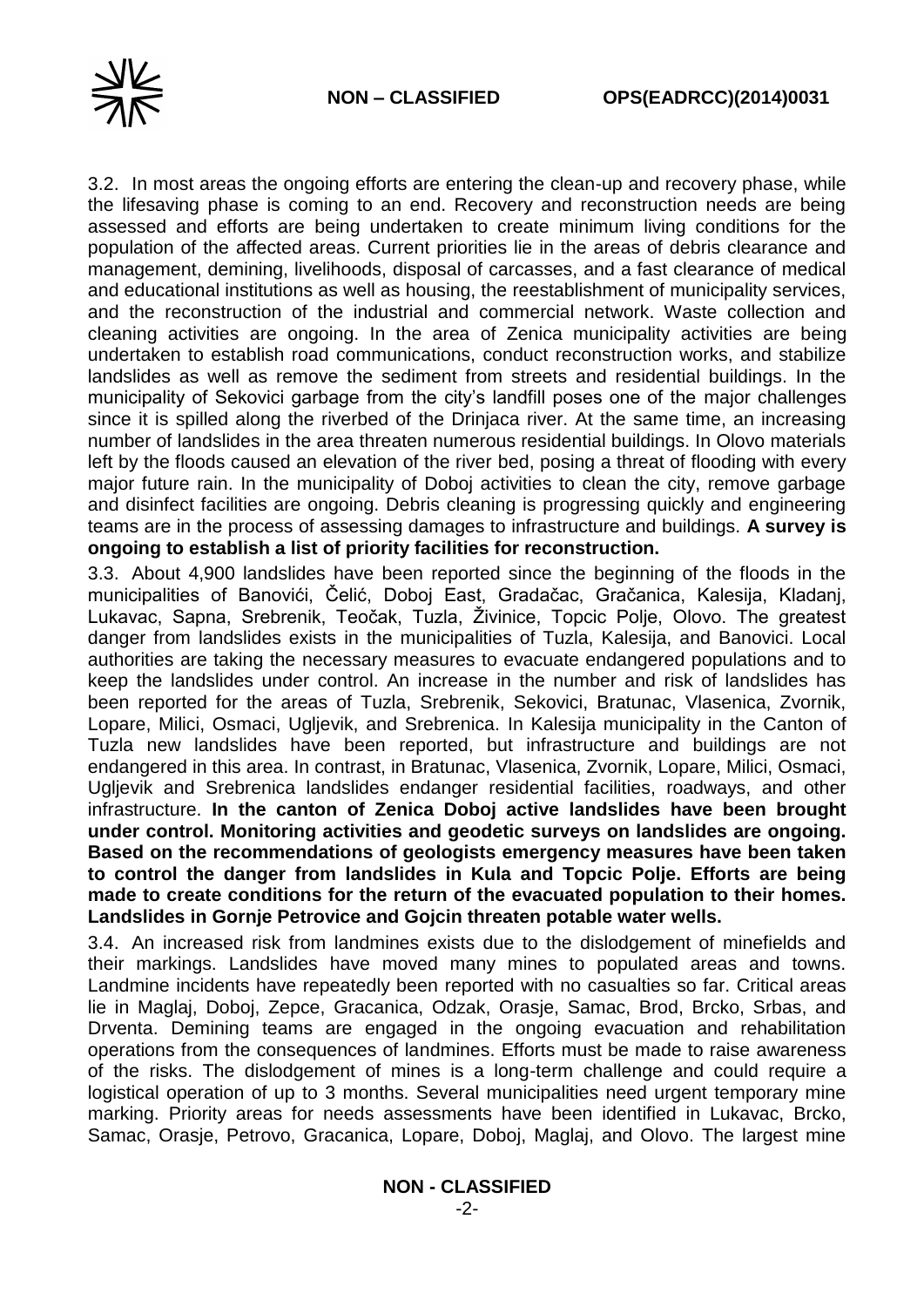

suspected areas affected by the floods lie in Odzak, Brcko, and Maglaj. Landslides remain an issue to communication and mine clearance activities. Currently, the biggest problems resulting from the floods are mine migration, an additional layer of mud on the mine fields, and landslides. Migration of mines continues in an uncontrolled manner. No heavy machinery can be transported in some areas due to landslides and the fact that the terrain and the landscape have changed. It will take time to clear the new mine fields. 70% of the flood affected area is contaminated by mines (ca. 400 km<sup>2</sup> ). So far civil protection/ **Ministry of Defence** (MoD) have identified and collected 68 mines. 33,419 ammunitions and 1,372 Unexploded Ordnance (UXO) have been collected and destroyed. 15 million EUR are needed to cover the immediate needs for mine action.

3.5. The contamination of the water supply system poses a potential health threat. On 19 May 2014, the Federal Institute of Public Health warned of a high risk of infectious diseases epidemics in the affected areas. Health authorities in BiH are finalising activities to reduce the risk of vector-borne transmission of diseases. The epidemiological situation is stable; mosquito spraying will need to continue in order to prevent outbursts of diseases. **Systematic disinfection is ongoing and no signs of epidemic and infection outbursts have been reported.**

3.6. The damage of infrastructure, houses and roads as well as crops is huge. In many locations water systems have been re-established. However, the water is not potable in most areas. Emergency water purification systems have been provided. **Some communities remain without technical water due to their water supply systems. Specialised teams and NGOs provide either purified or bottled potable water and conduct lab testing of water as well as disinfection activities. Potable water continues to be a big problem for communities using private wells.** Water is expected to remain a long-term problem. Sewage systems are damaged in numerous locations. The electrical power grid was severely affected in some areas and is slowly being restored. Many areas remain without electricity and recovery may take time due to the absence of the necessary equipment and transformers. Some locations still do not have telephone communication. Main roads are becoming increasingly functional. **More than 40 bridges have been destroyed and 80 damaged.** Some main and regional roads remain closed and circulation is limited on several other roads. Nevertheless, transportation systems and road traffic are slowly stabilizing. Many crops have been completely destroyed severely affecting livestock. The region of Posavina with the highest percentage of arable land in the country remains severely affected.

3.7. The total damage to agricultural lands has not yet been confirmed. Priorities remain the disinfection of cattle stalls and premises, and replanting the available land with animal feed, mostly maize. Food safety of population and livestock are becoming of growing concern. Regular supplies of essential goods to the affected areas are being established. Programmes for socio-economic recovery are being developed. There are still isolated concerns on supply-chains of food and water. Providing livelihoods to the affected population is an emerging priority. The situation in the agricultural area is stabilizing, with cattle feeds and seeds provided to farmers. Everything was done to enable the farmers to replant at this stage. The planting season is now coming to an end. **The agricultural situation has stabilized and additional distributions of feed will commence in the coming week, as will the vaccination program expected to cover some 35,000 heads**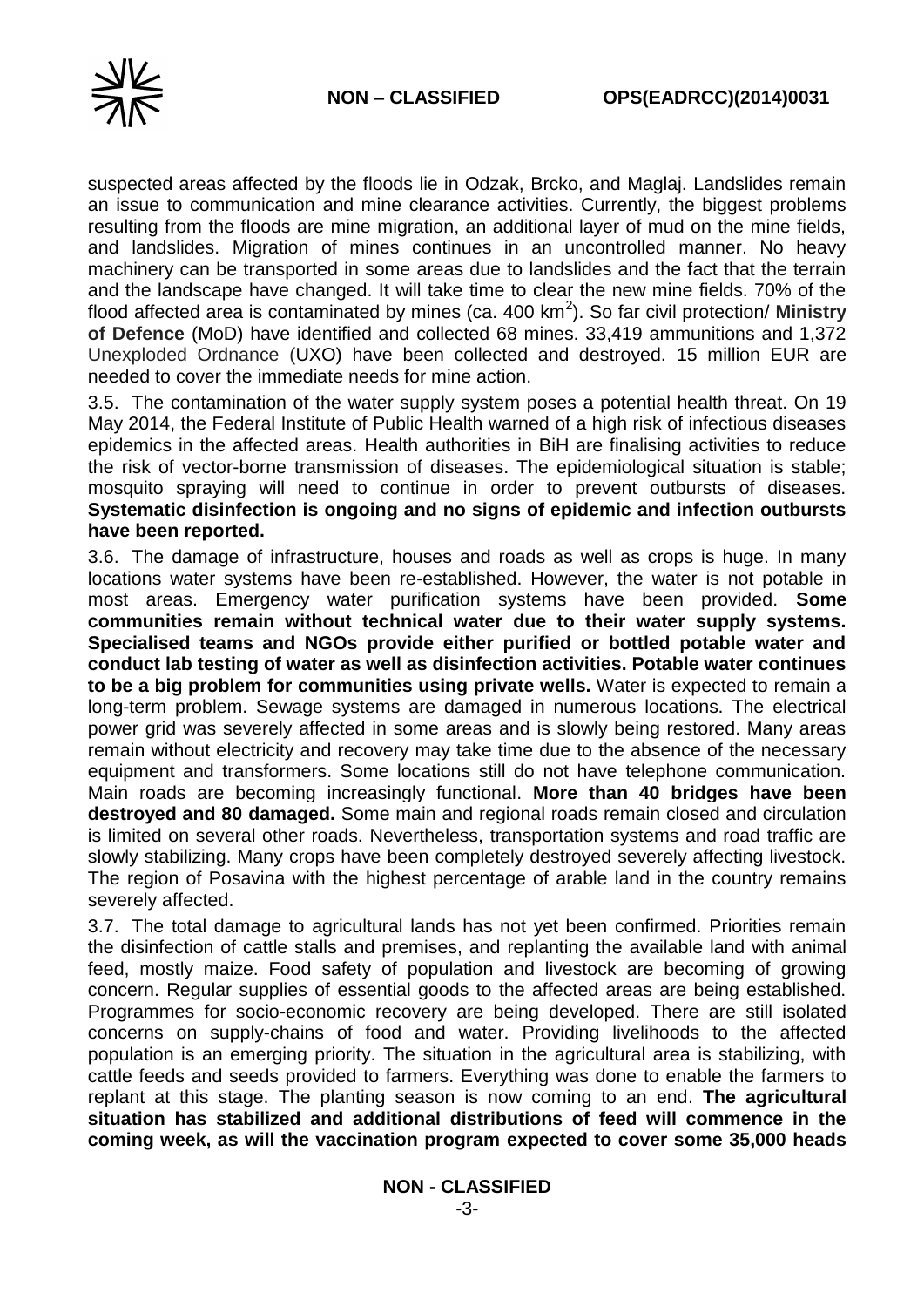

#### **of cattle. A cash-for-work programme has been rolled out with 650 individuals and 7 municipalities now equipped and trained to participate in debris management operations.**

3.8. The Post-Disaster Needs Assessments (PDNA) indicate that 122 buildings from 96 educational institutions have been affected. Numerous education buildings in the flooded areas requested assistance in disinfection, refurbishing, as well as obtaining didactic material and school furniture. The resumption of school activities is planned for 1 September 2014. Priority needs are child friendly spaces for children in the summer months. **11 child-friendly centres are operational or to be opened soon.** In total, the objective is to establish **around 60** centres across the country. **Approximately two months remain until the beginning of the school year making the situation urgent since around 44,000 children will not be able to return to school if education facilities are not refurbished on time. Educational institutions are worst affected in Maglaj, Doboj, Olovo and Sanski Most.**

3.9. One quarter of the country's population has been directly affected by the floods. The number of injured has not yet been confirmed.

3.10. Gaps in recovery operational plans are becoming visible. Citizens are managing the ongoing debris cleaning activities, even though local authorities should be in charge of solving the problem. **Government presence in the field is limited.** Also, the distribution of resources remains an issue. **Selling of humanitarian aid was observed and a large amount of aid is still stuck in customs. Politics are playing a role in recovery and funding.** Politicians seem keen on establishing a set ratio of assistance to be divided between FBiH, RS, and Brcko. As a result, aid would not be distributed based on needs. Mayors do not know how the financial deficit resulting from the floods will be covered or how to finance future recovery activities. **There is a need for transparent and efficient disbursement of donations and public spending for recovery.**

3.11. **Local meteorological institutes report that weather conditions will be improving and temperatures will be rising.**

#### 4. **National resources available for disaster response and measures taken.**

4.1. All national resources are involved in dealing with the consequences of the disaster.

### 5. **Deployment of a Civil Emergency Planning (CEP) Rapid Reaction Team (RRT) to Bosnia and Herzegovina.**

5.1. Based on the request from Ministry of Security (MoS) of Bosnia and Herzegovina a RRT team of CEP experts reached Sarajevo on 18 June 2014.

5.2. The Rapid Reaction Team consists of 4 national experts and will provide support and advice to the Ministry of Security in:

5.2.1 Emergency response, assessment and coordination; and

5.2.2 Conducting logistics operations related to the delivery of aid and recovery activities.

5.3. The team is accompanied by NATO International Staff in order to facilitate and support the team activities.

5.4. The expected duration of the mission is 14 days.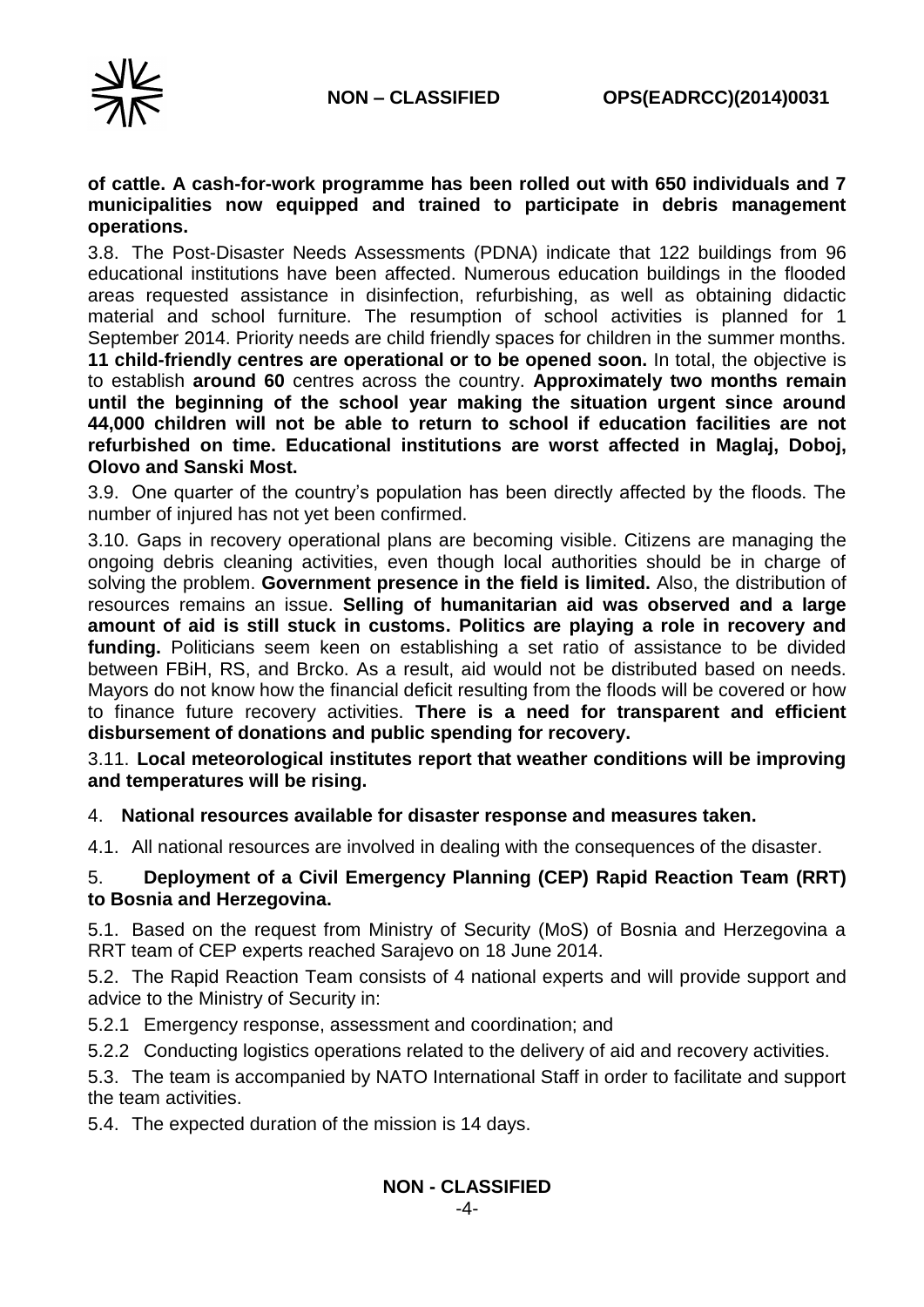

#### 6. **Assistance provided by Allied, partner nations and international organizations:**

6.1. On 17 May 2014, Albania provided assistance to BiH in form of 5 boats and an operational team of 15 persons. For the transportation of their team and the boats they also had 2 minivans and 2 high practicability vehicles. The Albanian team is operating in Kopanice and Vicinovic. The Volunteer Centre of Albanian Civil Emergencies sent six medical personnel to support the operations.

6.2. Referring to the ongoing assistance provided by first responders of Austria under the European Union Mechanism in BiH, due to operational reasons members of the Austrian team on site have to be replaced on 21 May 2014. The new team is comprised of 33 persons (Fire Brigade Association of Lower Austria and Austrian Water Rescue Association), 9 vehicles, 7 trailers and 8 motorized boats. They stand ready to conduct rescue operations using boats and up to a limited extent transport/logistic tasks in the area of Orasje. The team of the Fire Brigade Association of Lower Austria and the Austrian Water Rescue Association that was operating on the ground in BiH since 17 May 2014 has concluded its operation and returned to Austria on 23 May 2014. On 23 May 2014, Hilfswerk Austria International (HWA) allocated 45,000 EUR through two EU funded projects for support to the Roma communities (distribution of food, potable water, hygiene, tools, and disinfection items). HWA offered assistance for the Recovery Needs Assessment. On 1 June 2014, HWA distributed sets of tools for cleaning of debris and sediment to 12 of the most vulnerable families, 27 sets of disinfection facilities and 7 motor sprayers for disinfection. In response to a request by BiH, the Austrian Ministry of Interior (MoI) offered 3 HCP with 20 persons and 8 vehicles of the Fire Brigade Association of Lower Austria. After the offer was accepted by the local authorities, the team was deployed in the area of Orasje on 24 May 2014 and is operational ever since. The 3 HCP and its operational personnel will remain in BiH until 6 June 2014. In consultation with the local authorities in BiH, it is planned to redeploy the HCP including the operational personnel to Austria on 7 June 2014. A water purification unit including additional analysis, distribution, and decontamination capacities, as well as well systems arrived in BiH on 28 May 2014 and is operational ever since. The team is also engaged in support operations to EOD and the reconstruction of damaged infrastructure. Additionally offered items by the Austrian MoI were transported to Sarajevo on 31 May 2014 and delivered to the local civil protection forces on that same day. These items include: 3 power generators, 200 water canisters, 10 heaters, 15 dehumidifier, 4 sewage pumps, 8 electrical immersion pumps, 7,000 dust masks, and 1,000 blankets.

6.3. Azerbaijan sent humanitarian aid, containing 11 motor boats of various kinds, 260 units of different size tents, 300 sleeping bags, 1,500 blankets, 30 power generators, 20 units water pumps, sets of clothes for use in special chemical-bacteriological conditions, cranes and other necessary materials and equipments.

6.4. Belgium offered 1 HCP module and 1 WPS through the EU ERCC mechanism with the following configuration: 3 vehicles with a Kuyken system: 24,000L/min with output pressure of 13 bars and 3 km of hoses (the most versatile configuration); 1 PEZ vehicle with 10,000 liters capacity and with an output pressure of 10 bars (suction limited to 8 meters); 1 alternator pump-crane with a capacity of 24,000 liters with output pressure of 3 bars; 2 container truck with crane; 1 pickup with mud pump of 5,000 liters; 3 commando vehicles. Trucks with 27 military personnel equipped with high capacity pumps and water purification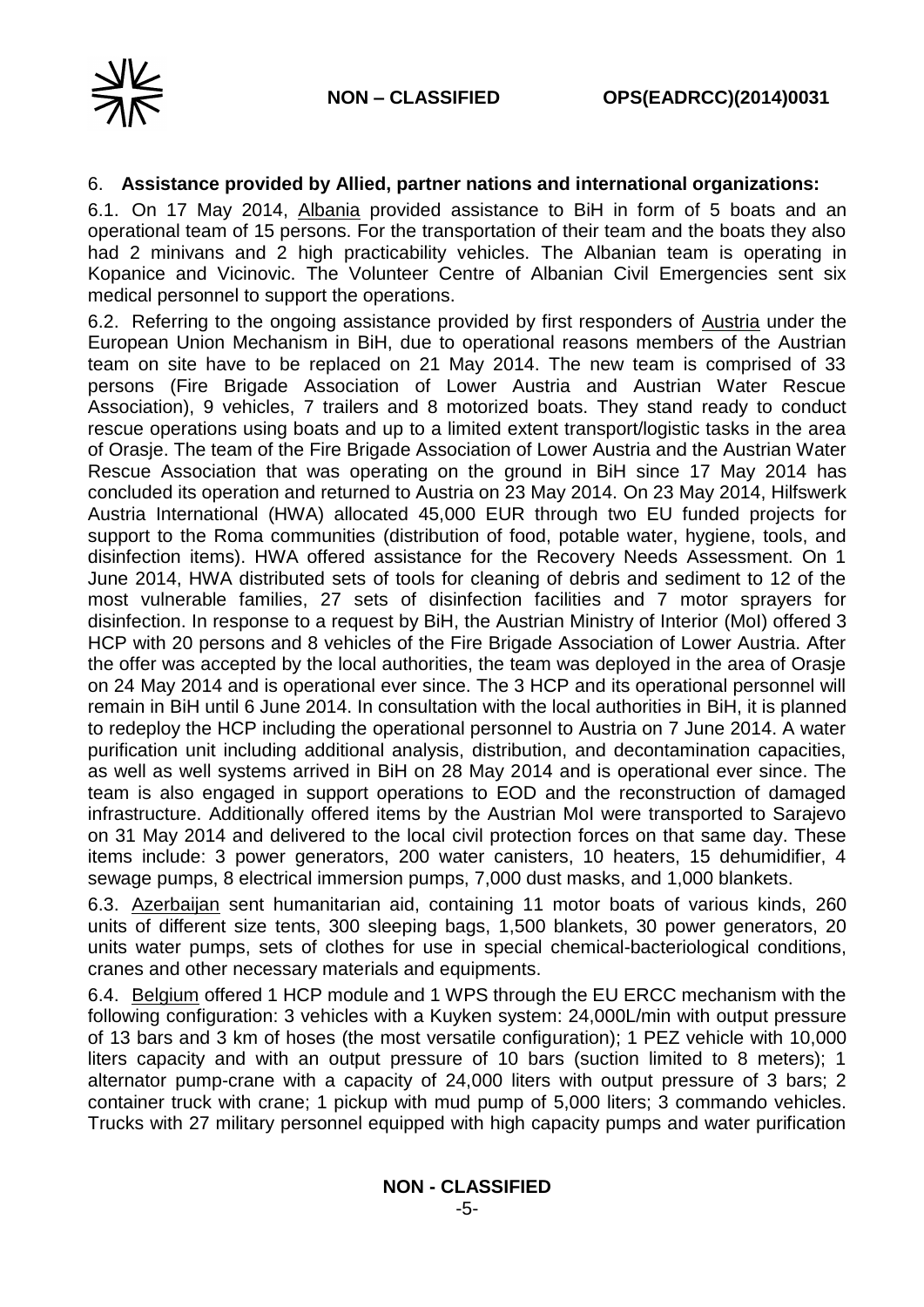

material left Belgium. The team with 27 members and equipment arrived and is active in the field since 21 May 2014.

6.5. Bulgaria sent humanitarian aid (tents, blankets, bed linens, bed linen for children, pillows, rubber boots, socks, folding beds with mattresses and 21 tons of mineral water).

6.6. Canada provided support in the amount of 200,000 USD to the Red Cross Society of Bosnia and Herzegovina which will assist 10,000 flood-affected families.

6.7. Croatia offered 2 helicopters with 15 people, a State Emergency Fire-fighting brigade with 11 fire-fighters, 3 vehicles carrying pumps, aggregates and rescue equipment, State emergency civilian protection brigade with 8 people, 4 vehicles, 3 tin boats with motors and other equipment, a Public Fire-fighting brigade with 6 people and 2 vehicles. The Government of Croatia decided to extend their deployment until 21 or 23 May 2014.

6.8. The Czech Republic donated 182,000 EUR for humanitarian aid and offered 1,120 pieces of humanitarian aid kit containing cooking sets, medical kits, sets for preparation of drinking water, hygienic sets, personal safety kits, emergency blankets, and drinking water ready to use. Individual components of the kit are stored in a portable plastic container with a safety lid, which is designed as a measuring container that can be also used for preparation of drinking water. The Czech Republic provided ground transport by a truck. Kits are packed on 7 pallets (160 pcs on each pallet). On 26 May 2014, the Czech Republic sent a fire-fighting team with two water pumps and two trucks with humanitarian aid (hygienic items, clothes, drinking water and boots) to be distributed through the Red Cross. **On 20 June 2014, the Fire and Rescue Service of the Czech Republic ensured transportation of material humanitarian assistance (clothes, food, drinking water, medical material, detergents, disinfectants) which gathered by the NGO Lastavica in cooperation with the Czech Red Cross. A truck with a trailer was unloaded in BiH on 21 June 2014.**

6.9. Denmark sent a water purification team consisting of 8 persons and a high capacity pumping team (capable of moving 3.4 million litres of water per hour) consisting of 26 persons deployed on 25 May 2014. The efforts are coordinated with other contributions from EU Member States by EUCP.

6.10.On 1 June 2014, an ICT and logistics expert from Finland has deployed as part of the European Union Civil Protection Group.

6.11.France sent two fire-fighters, a doctor and a water purification expert as well as water purification equipment, a mobile ambulance (tent 54  $m^2$ ) and other materials (boots, clothes etc.). They will be present in the affected areas until 26 May 2014. On 21 May 2014, France sent a WASH Unit (4 persons) with equipment for water purification (4m<sup>3</sup>/h). The unit will be deployed until 27 May 2014. An additional team with three experts and equipment for water purification (4m<sup>3</sup>/h) deployed until 31 May 2014. French mine expert will stay in BiH until 30 May 2014. Also, 23 tents (25  $m^2$ ) were delivered to affected areas. On 4 June 2014 Médecins du Monde – France sent 40 interagency emergency health kits - basic units, 2 interagency emergency health kits, and supplementary units. This covers a population of 40,000 people for 3 months.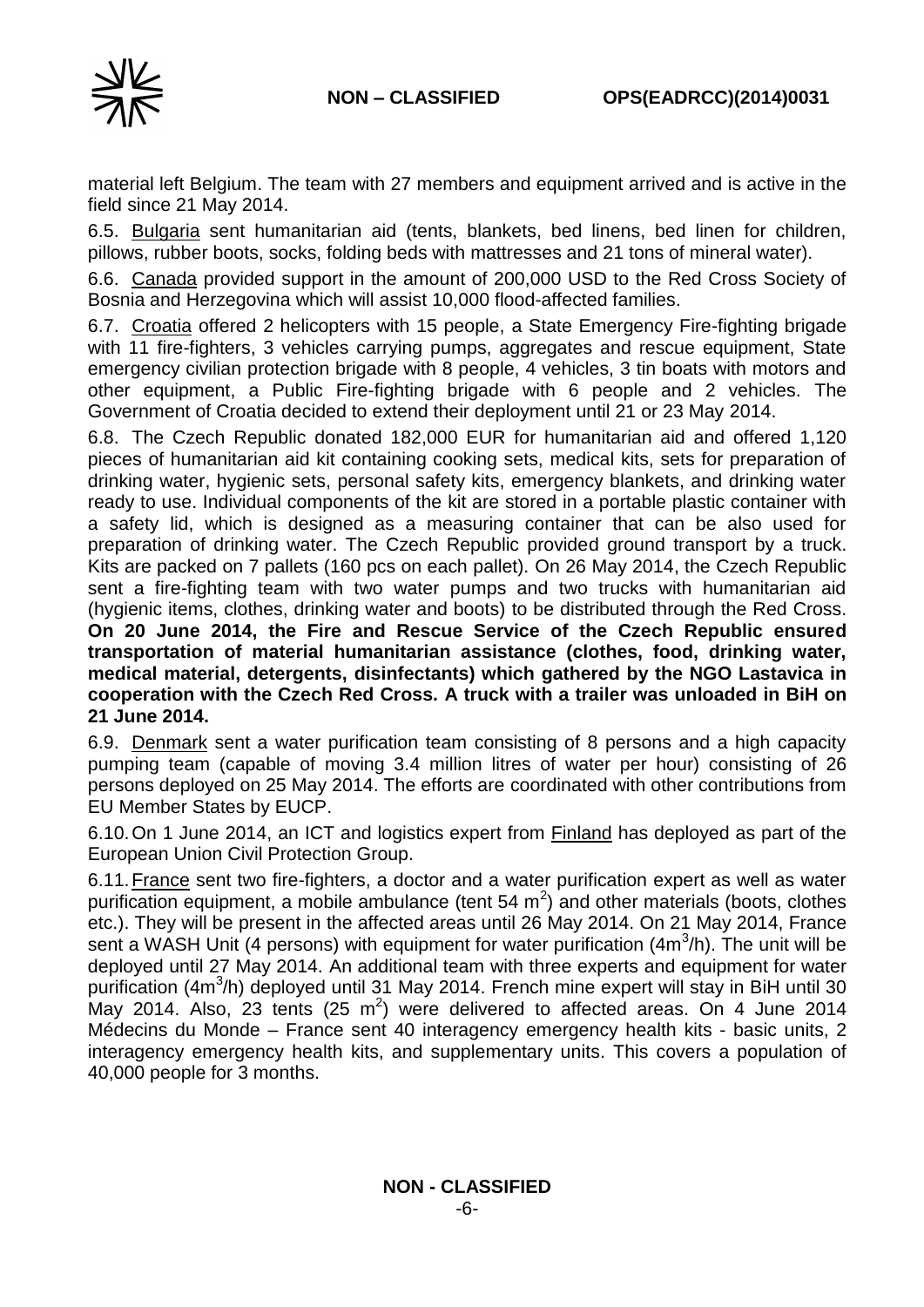

6.12. The former Yugoslav Republic of Macedonia<sup>1</sup> offered a team with 30 members and 6 boats as well as humanitarian aid.

6.13.Germany offered a high capacity pumps module 18 May 2014. Germany sent two teams from the Agency for Technical Relief (THW), each team having 15 experts. THW and German relief organizations are still operating in affected areas. The German Federal Government granted 1.000.000 EUR - humanitarian aid for BiH and Serbia. As of 30 May 2014, 75 THW volunteers from Germany were working in affected areas. On 11 June 2014 Germany sent a contribution of 1,361 million USD (1 million EUR) for demining efforts exclusively in BiH. In addition, Germany provided 6,804 million USD (5 million EUR) through the European Fund for Bosnia and Herzegovina to support reconstruction efforts in BiH with special emphasis on small businesses.

6.14. Greece offered to the Government of BiH the sum of 100.000 EUR as an emergency assistance to the relief efforts in the floods stricken area**.** A Hellenic Air Force aircraft landed in Sarajevo International Airport on 14 June 2014 delivering humanitarian aid of an estimated value of 60,000 Bosnian Convertible Marka, offered by the Hellenic Society of Red Cross to the Red Cross Society of Bosnia and Herzegovina.

6.15.On 21 May 2014, Hungarian Interchurch Aid offered 100,000 sandbags. On 29 May 2014 Hungarian Red Cross delivered around 7,500 EUR worth of drinking water, baby food, blankets, hygienic kits etc. There was a supply of approx. 1000 waterproof tents by the Hungarian Army. 100,000 sandbags are still being used in the North of BiH. The process of delivering a few hundred Tetanus vaccines is under way. The National Directorate General for Disaster Management of the Ministry of Interior of BiH in cooperation with the Waterworks of Budapest provided a water purification unit. The system and its personnel (with a capability of 50,000 litre potable water/day) were operational between 1 and 6 June 2014 in Zavidovici. The assistance was offered through the EU Civil Protection Mechanism.

6.16.The Government of Ireland provided 50,000 EUR to World Vision Ireland to support their relief work in BiH. The funding will be used to provide psychological support and counseling services to children affected by the floods and to purchase vaccines to prevent the outbreak of infectious diseases.

6.17.Israel contributed 40,000 USD for purchasing blankets, medications, mattresses, boots, heaters, etc.

6.18.Italy sent a contribution of 100,000 EUR through the Red Cross for immediate assistance. On 23 May 2014, 120 people from the Italian Civil Protection arrived in BiH to work on sanitation/water purification.

6.19.On 17 May 2014, the Government of Japan decided to provide emergency relief goods worth 10 million yen (tents, blankets, sleeping bags, plastic sheets, portable water tanks, water tanks for the field, portable water pacificators, generators and etc.) to BiH through the Japan International Cooperation Agency (JICA). Japan is ready to provide high-tech flood alert monitoring equipment. Three advanced Water Rescue Support Vehicles will be delivered by the end of the fiscal year 2014. Humanitarian aid consists of sleeping mattresses and blankets delivered to the Red Cross Society of BiH on 23 May 2014.

6.20.Kuwait donated 182,000 EUR for humanitarian aid (food and clothes).

<sup>-</sup> $1$  Turkey recognizes the Republic of Macedonia with its constitutional name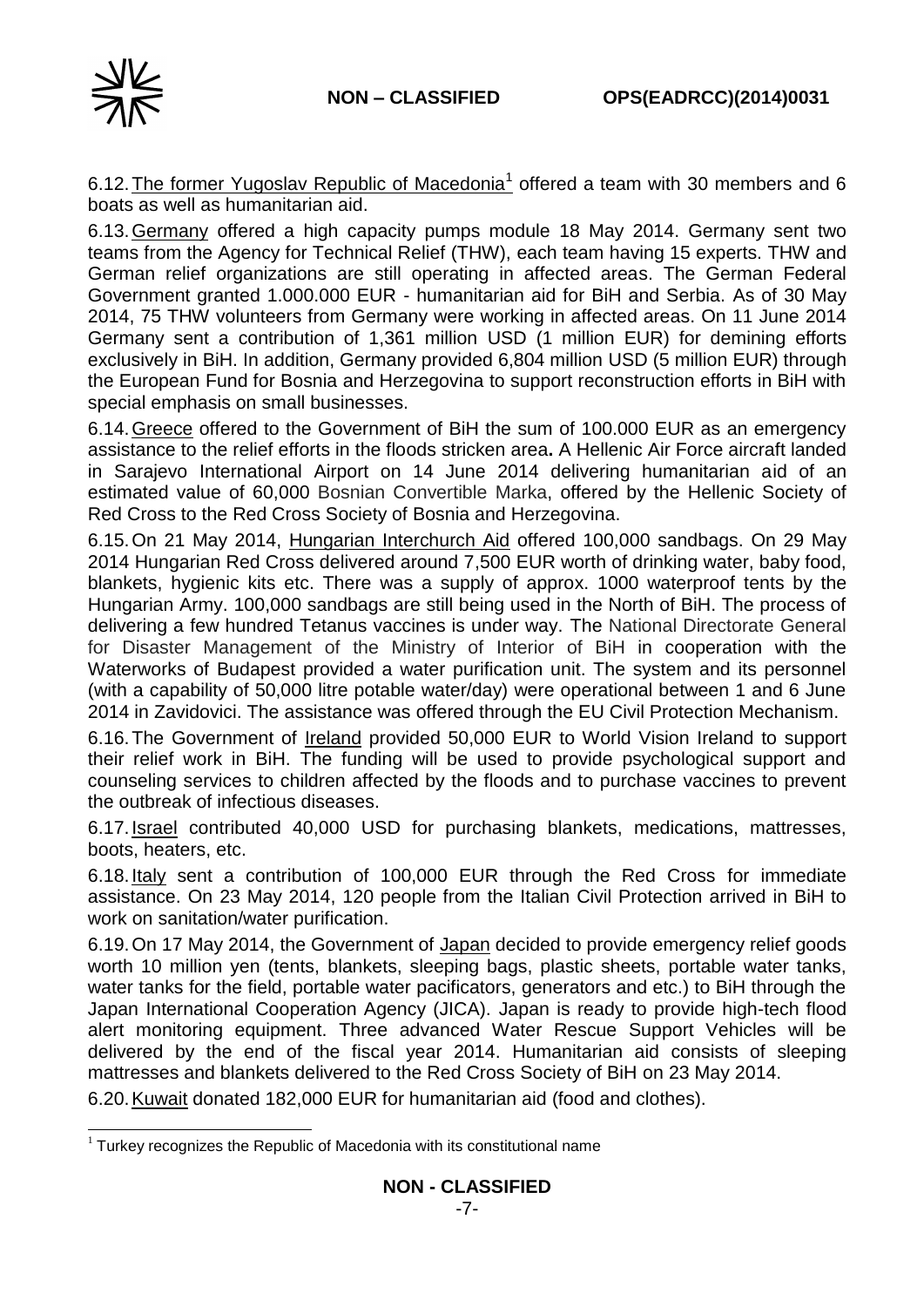

6.21.The joint high capacity pumping module BaltFloodCombat consisting of 19 persons and 3 pumps is provided jointly by **Estonia / Latvia / Lithuania.** 

6.22.Luxembourg sent a team with 22 members, 5 boats and vehicles. Luxembourg covered the transport charges for one truck of humanitarian relief items collected by Luxembourg-based organizations and delivered to BiH. In addition, Luxembourg made two contributions to the following humanitarian partners: 79,320 euros to Handicap International Luxembourg (mine action) and 50,000 euros to Care in Luxemburg (food and non-food items) for BiH.

6.23.Montenegro sent humanitarian aid - raincoats, boots, blankets, water cans, food, clothes and hygiene for babies, water, food in cans, clothes for adults.

6.24.Netherlands contributed 50,000 EUR via the Dutch Red Cross on 19 May 2014 and 500,000 EUR as emergency assistance for BiH and Serbia on 23 May 2014.

6.25.Norway donated 5 million Norwegian Krones (615.000 EUR) for the emergency phase (funding for most immediate needs) and 16,5 million Norwegian Krones (2,3 million EUR) for the reconstruction phase (reconstruction of institutions and infrastructure such as schools, hospitals, roads and bridges that have been damaged by the flood). On 26 May 2014, Norway offered generators (18 Kv and 45 Kv), water purification units, distribution boxes/electrical kits and tanks with 5.000 litres of water (615.000 EUR) through UNDP. On 30 May 2014, Norwegian People's Aid (NPA) assisted to civil protection by building additional protection of Sava riverbank, evacuation of civilians from flooded areas and medical support to local population; distribution of food and drinking water, collection of water samples for analysis, loading of heavy remaining left in the flooded areas and fallen animals. NPA provided and delivered to the crisis headquarters 180 gumboots, 600 protection-work gloves, 4,500 protective masks and 175 shovels; collection of information on possible mine migration and migration of marking signs.

6.26. Pakistan sent humanitarian aid, containing tents, ration packs, blankets, clothes, sleeping bags, jackets, jerseys, mats, t-shirts, rain coats, kitchen sets, aqua tablets and food.

6.27.Poland provided water pumps, 14 trucks and a team. On 28 May 2014, humanitarian aid (various hygienic items and disinfectors) was distributed through the Red Cross.

6.28.On 26 May 2014, Portugal sent humanitarian aid (250 mats for sleeping bags, 250 blankets, 500 hygiene kit for women, 12 tents for 6/8 people, 24 support tubes for tents for 6/8 people, 4000 sackcloth bags for sand and 250 tableware kit) to BiH.

6.29.Romania offered a water purification system and a team. On 23 May 2014, Romania sent humanitarian aid - food, water, blankets, bed sheets and pillowcases. **On 18 June 2014, Municipality of Resita sent a convoy with humanitarian aid to the Red Cross Bihac, containing food in total amount of 20.000 EUR.**

6.30. Russia sent 38 tons of humanitarian aid (generators, boats, water pumps, blankets, tents and food).

6.31.Slovakia offered rescue teams and humanitarian aid (pumps, generators, bags, raincoats, rubber boots (50.000 EUR). On 27 May 2014, Slovakia offered humanitarian aid, containing 5 sludge pumps, 5 power generators, 10 heaters, 10 tens, 100 blankets, 200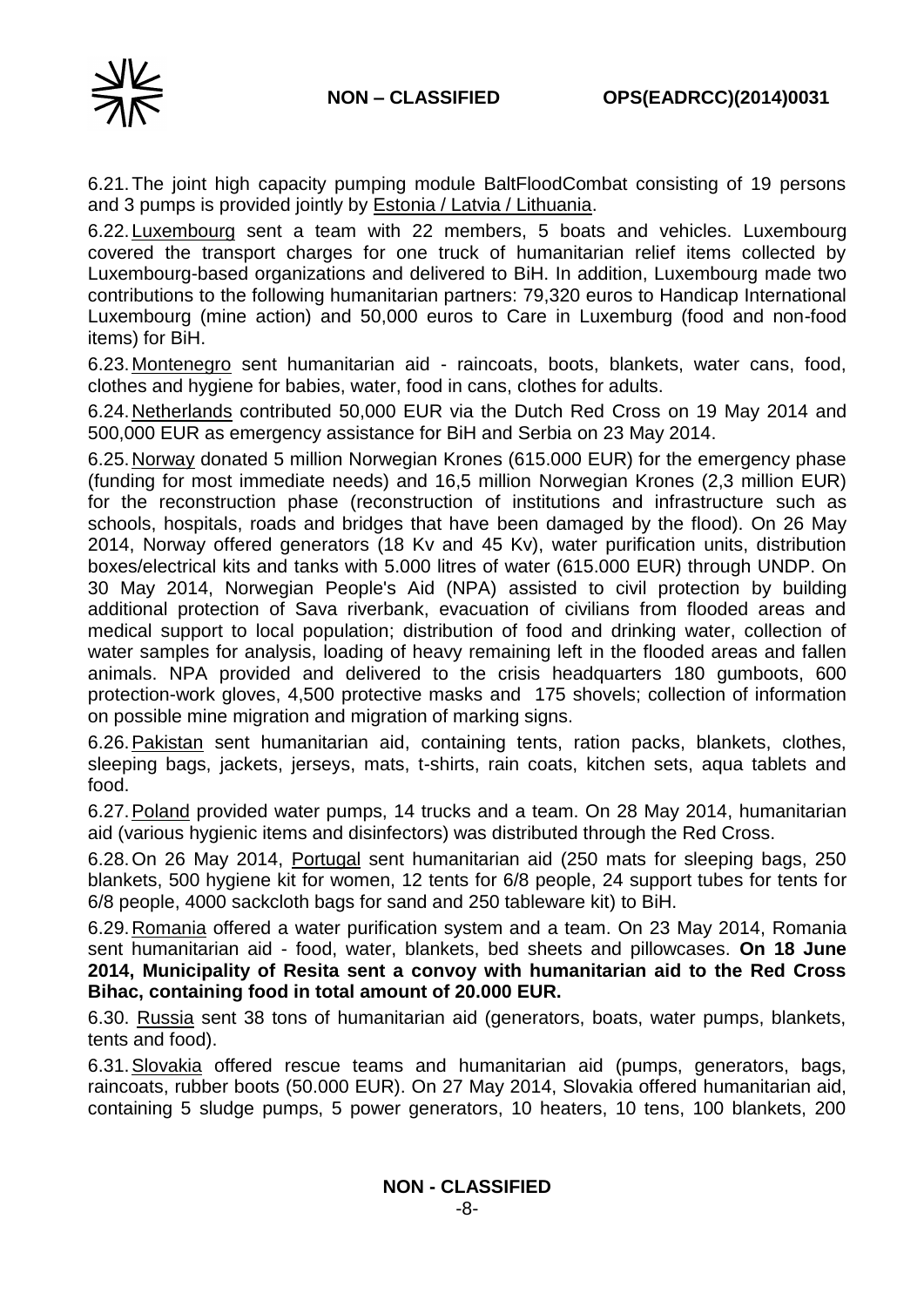

rubber boots, 800 raincoats, 6229 towels, 2360 cloths, 633 toiletries, 200 canisters of fuel (20 litters), 2 metal crates, 10 wood and 18 metal pallets (approximately 72.100 EUR).

6.32.On 16 May 2014, Slovenia provided a rescue unit (12 people) with 4 boats and 2 helicopters including crews and equipment necessary for evacuation. A helicopter will be in BiH until 23 May 2014. Slovenia offered to deploy their Police teams specialized in detection of corps under water with the necessary equipment. On 28 May 2014 Slovenia offered 35 firefighters, vehicles, pumps. A team of Slovenian Civil Protection (70 persons and 22 vehicles) arrived in BiH to support with pumping of mud, water and gasoline. Also, if needed they perform cleaning of infrastructure on dry land (no boats) like bridges and similar. On 29 May 2014, the team of Slovenian Civil Protection (70 persons and 22 vehicles) arrived in BiH to support with pumping of mud, water and gasoline.

6.33.On 26 May 2014, Spain contributed 40,000 EUR in humanitarian aid (food, shelter and basic necessities) for BiH and Serbia through IFRC.

6.34.Sweden sent two experts in the team of European Union Humanitarian Aid and Civil Protection. On 28 May 2014, Sweden offered 6 water purification modules, 2 mobile laboratories and 11 experts.

6.35.On 19 May 2014, the Government of Switzerland offered experts in dealing with water/sanitation and the environment in the flooding crisis. Additionally, one helicopter arrived in BiH on 20 May 2014 and is available to EUFOR operations in flooded areas until 28 May 2014. Switzerland sent two WASH teams and two HAZMAT specialists with mobile labs deployed. Two water distribution systems and cleaning kits should have arrived on 25 May 2014, as well as two additional WASH specialists with mobile labs. A set of 7 fisherman boots, 100 rubber boots, 100 pairs of gloves and 100 shovels distributed. Switzerland donated 500,000 Swiss Francs (CHF) as emergency humanitarian aid response for BiH and Serbia. Switzerland allocated additional 150,000 CHF for small actions related to the flood crisis. On 25 May 2014, additional two water and sanitation (WES) specialists were deployed. In total 4 WES, 2 HazMat and 1 landslide specialists are working in BiH.

6.36.Turkey provided assistance through the Turkish battalion of EUFOR. A convoy of 19 vehicles with humanitarian aid (hygienic stuff, clothes, drinking water, boots, white-ware, trunks, water evacuation systems, fire extinguishers, rescuing material, generators, diving equipment, first aid equipment, 2,250 blankets and kitchen-kits for 432 families) is on the way to BiH. On 21 May 2014, Turkey sent additional humanitarian aid, containing 35.000 cans of food, 1,5 tons of flour, 600 kg liquid oil, baby food, biscuits, 7 tons drinking water, 1,5 tons fuel oil, generators, 300 shovels-axes-rakes, 300 boots and 150 blankets. According to UN reports, all humanitarian aid from Turkey arrived and was distributed.

6.37.Turkmenistan sent humanitarian aid (40 tons of eating grain powder and 1600 packs).

6.38.The United Kingdom provided 33 fire service rescuers with four flood rescue boats and an assessment team to conduct an assessment of the humanitarian needs on the ground. Three civil engineering experts were sent to conduct an assessment of damages and longer term needs as part of a collaborative EU/UN/World Bank team through the EU Civil Protection Mechanism.

6.39.The United States offered 15 pumps for pumping water, 257 sleeping bags, 400 bed sheets, 351 folding cots, 391 blankets, 410 sleeting mats, 14 space heater, 244 steel water cans, 1 kitchen utencils (box), 432 military mess kits, 3 kitchen equipment sets, 462 plastic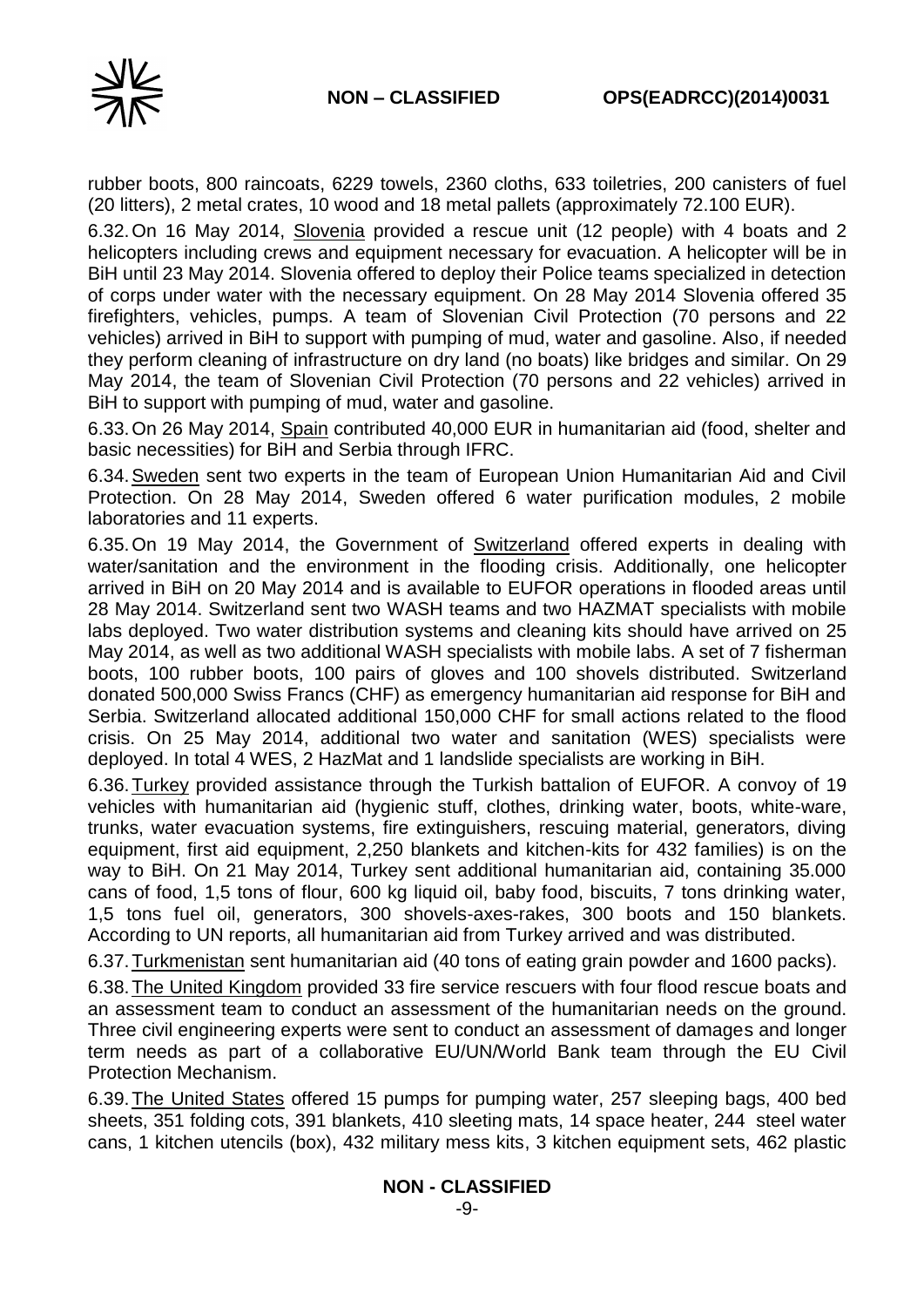

water cans, 7 generator sets (5 kW), 239 fuel cans, 755 intrenching tools/shovels, 366 wet weather trousers, 90 men's overshoes/boots**.** On 19 May 2014, US donated 13 motorboats for Bjeljina and Orasje, water rescue modules and teams. On 23 May 2014, the USA allocated 1.500.000 USD for incinerators for dead animals, generators, water systems, seeds, animal feed, fertilizers etc. On 25 May 2014, the United States offered generators (18 Kv and 45 Kv), water purification units, distribution boxes/electrical kits, tanks with 5.000 liters of water (1.500.000 USD) through UNDP. On 2 June 2014 the United States provided psycho-social support for flood victims in collective centres - through IOM (US \$80,000).

6.40.The Animal Diseases Research Association (ADRA) opened current budget of 100,000 USD with possibility of additional funding. Hundreds of ADRA volunteers engaged in the preparation and delivery of packages of food, water, hygiene items, clothes, utensils and medicines for the population of affected areas.

6.41.The Catholic Relief Services (CRS) sent eight field teams to the affected regions to evaluate the greatest needs for support. The CRS has committed 500.000 USD emergency relief efforts and flood recovery throughout BiH and Serbia.

6.42."Help Hilfe zur Selbsthilfe" delivered humanitarian aid in food (worth more than 60,000 EUR).

6.43.The International Fund for Animal Welfare (IFAW) sent 2 livestock feed experts.

6.44.The International Medical Corps (IMC) sent emergency teams in the field in BiH and Serbia. The IMC together with Luftfahrt Ohne Grenzen secured over 1.000.000 EUR for food items (mainly organic baby food) to BiH, Croatia and Serbia. It will be distributed through the Red Cross.

6.45.The Organization for Security and Cooperation in Europe (OSCE) loaned two heavy duty generators. The OSCE purchased and delivered water, blankets, work gloves, shovels, heavy duty bags, protection masks, rubber boots, torches, batteries, antiseptic gel and liquid, toothbrushes, toothpastes and disinfecting agents through the Red Cross Society. It is procuring items for children (blankets, underwear, socks, soaps, shampoos, wet wipes, tooth pastes, tooth brushes, towels, toilet paper, disinfection means, mosquito repellants, diapers for older children suffering from cerebral paralyses, diapers for babies). Additionally, two heavy duty generators were provided to the Ministry of Security of BiH.

6.46.On 16 May 2014, the Oxford Committee for Famine Relief (OXFAM) activated donors as well as the Oxfam Confederation to raise some emergency donations. A senior WASH expert from the OXFAM was seconded to BiH. The OXFAM donated 30,000 EUR for disinfection material, sanitary kits, etc.

6.47. **The People In Need two working teams equipped with Water pressure machines are clearing the flats and objects of the most affected inhabitants. Over 50 objects cleared so far in Doboj, over 25 in Maglaj.**

6.48.The Red Cross is transporting patients on dialysis, evacuating people, delivering food, blankets, clothes, sponges, pumps, boots and disinfectants to the most affected communities throughout the country. A Field Assessment and Coordinating Team has deployed (team leader, water and sanitation, communications, recovery, logistics and information management). 334,013 CHF were allocated from the DREF (Disaster Relief Emergency Fund) to assist 8,000 people.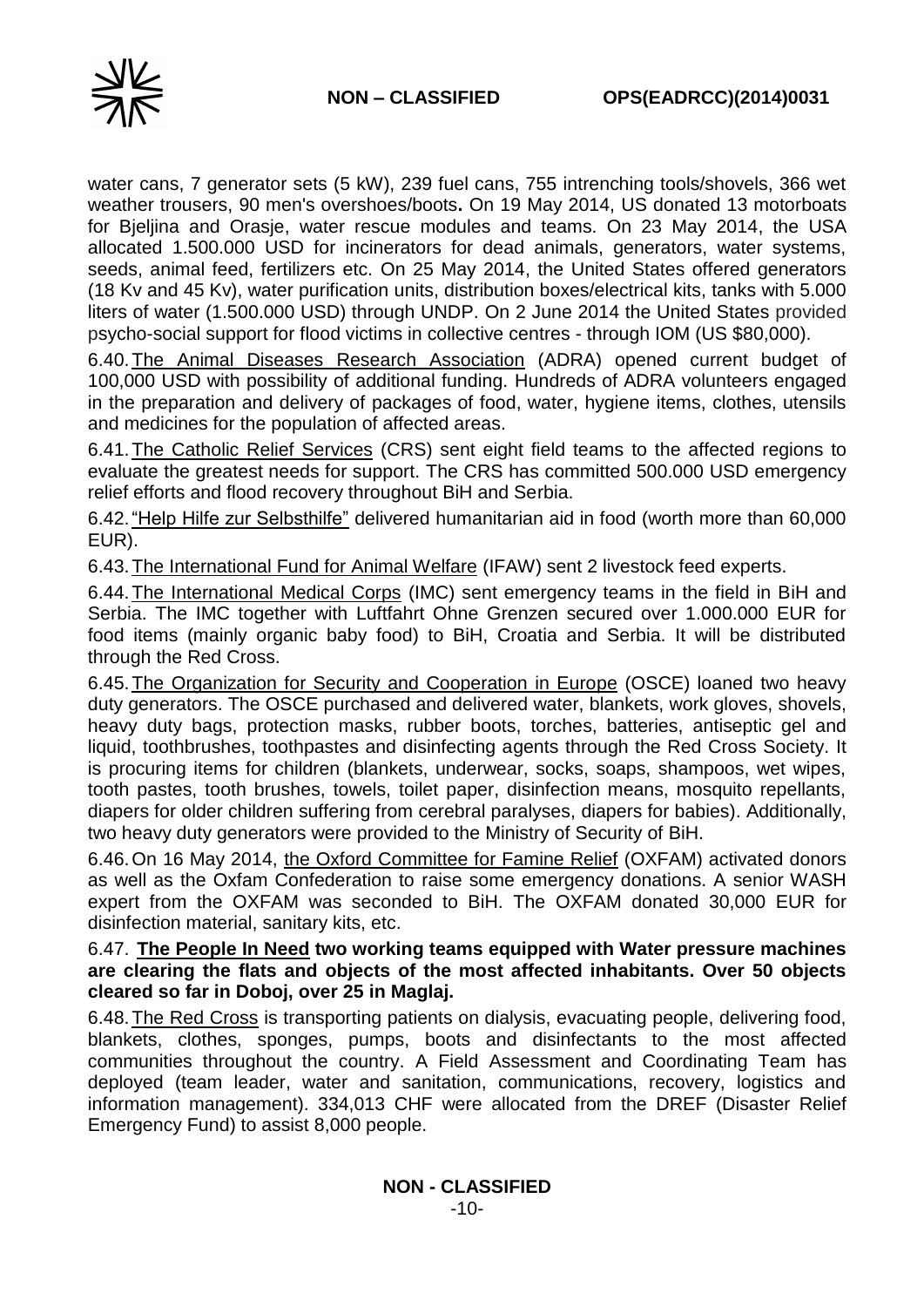

6.49.On 22 May 2014, the Save Place for Children (SPfC) sent 250 Hygiene kits for families with 150 baby food and hygiene kits for children and families in collective centers. The SPfC offered sets of tools, equipment, disinfectants and personal protection kits for clean up and rehabilitation of 29 educational institutions in Zenica-Doboj Canton. On 26 May 2014, SPfC opened the children's village houses for displaced families (Sarajevo – accommodated three families and organized edutainment activities and psychosocial support to 40 children from Svrake area; Gračanica – one family from Orašje accommodated).

6.50.Several agencies of the United Nations (FAO, IOM, UNDP, UNESCO, UNFPA, UNHCR, UNICEF, UNOCHA, UNOHCHR, UNWOMEN, WFP and WHO) provided financial support and in-kind assistance to various parts of the country.

6.51.The World Bank approved a 24 million USD credit for the Drina Flood Protection Project to Bosnia and Herzegovina.

6.52.From 16 May 2014 the World Vision distributed the following humanitarian aid items: 3,513 food items (bread, canned food, etc), 4.972 cleaning tools and equipment (raincoats, boots, masks, gloves, shovels, etc), 16.128.5 liters of liquids (water, mineral water, juices, milk), 8 motor sprinklers, 2 power jet water cleaners, 5.464 hygienic items (diapers, wet wipes, etc), 504 hygienic and cleaning packages, 300 liters of bleach, 30 kg of pest control, 77 kg and 20 liters of disinfect, more than 54 medical supplies, 300 liters of fuel, 50 liters of cooking oil, 100 kg of detergent, 80 liters of shampoo, 40 liters of liquid soap, 60 jumbo packs of diapers, 30 pieces of sewage pipe connectors and 360 clothing items.

6.53.The Mozaik Foundation purchased 4 Lifesaver C2 water purifiers (capacity of 2.000.000 l, 18l per min) and collected 300,000 BAM for youth working actions designated for reconstruction of public spaces and institutions.

6.54.Mercy Corps completed a rapid assessment of the impact of the floods to the household. The distribution of small, recovery-related cash grants to affected households is ongoing.

|      | <b>Description</b>                                | <b>Effective Date</b> | Quantity   |
|------|---------------------------------------------------|-----------------------|------------|
| 6.1  | Temporary shelters (prefabricated houses)         | <b>ASAP</b>           | TBC.       |
| 6.2  | <b>Dryer</b>                                      | <b>ASAP</b>           | TBC.       |
| 6.3  | <b>Fuel</b>                                       | <b>ASAP</b>           | TBC.       |
| 6.4  | Seeds and fertilizer                              | <b>ASAP</b>           | TBC.       |
| 6.5  | Livestock feed                                    | <b>ASAP</b>           | TBC.       |
| 6.6  | Sleeping bag                                      | <b>ASAP</b>           | TBC.       |
| 6.7  | <b>Construction supplies</b>                      | <b>ASAP</b>           | <b>TBC</b> |
| 6.8  | Window and door                                   | <b>ASAP</b>           | TBC.       |
| 6.9  | Furniture, especially bed                         | <b>ASAP</b>           | TBC        |
| 6.10 | Bathroom equipment (sink, toilet, bath and other) | <b>ASAP</b>           | <b>TBC</b> |
| 6.11 | Kitchen appliances, especially fridges            | <b>ASAP</b>           | <b>TBC</b> |
| 6.12 | Tent (family-size)                                | <b>ASAP</b>           | 1000       |

7. The list of requirements for international assistance **(priorities in bold)**: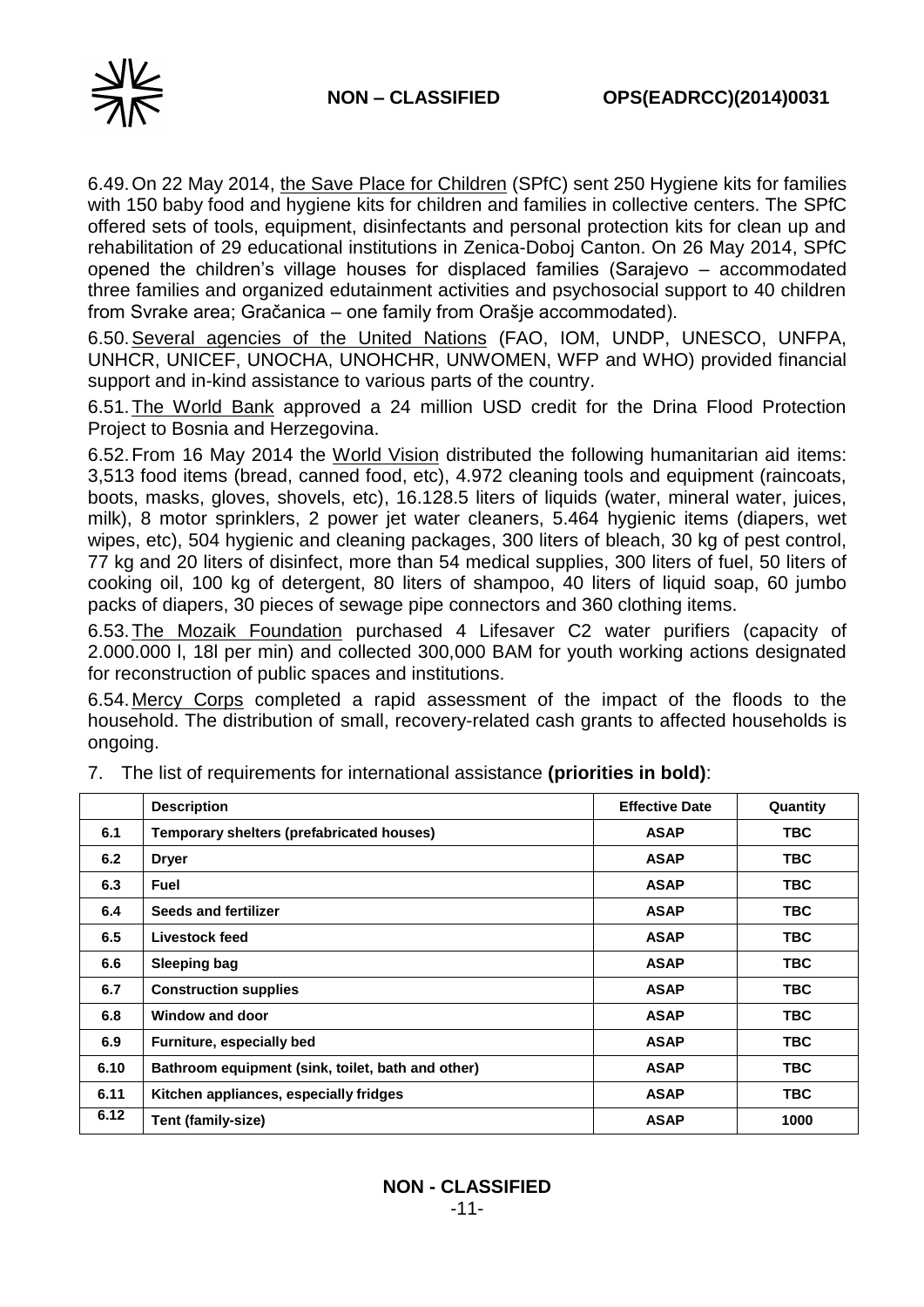

# **NON – CLASSIFIED OPS(EADRCC)(2014)0031**

| 6.13 | <b>Sponge mattress</b>                                                                                                                                  | <b>ASAP</b> | 50.000                                   |
|------|---------------------------------------------------------------------------------------------------------------------------------------------------------|-------------|------------------------------------------|
| 6.14 | Various medicaments (pharmaceutical drugs, antibiotics,<br>vaccines (anti-tetanus, hepatitis A, typhus), diverse anti-venom<br>for snake bites)         | <b>ASAP</b> | <b>TBC</b>                               |
| 6.15 | <b>Water purification systems</b>                                                                                                                       | <b>ASAP</b> | 20                                       |
| 6.16 | <b>Water filter</b>                                                                                                                                     | <b>ASAP</b> | 30.000                                   |
| 6.17 | Power generator (small and medium power)                                                                                                                | <b>ASAP</b> | 300                                      |
| 6.18 | <b>Potable water</b>                                                                                                                                    | <b>ASAP</b> | 500.000L                                 |
| 6.19 | <b>Disinfectants</b>                                                                                                                                    | <b>ASAP</b> | 50.000                                   |
| 6.20 | <b>Emergency health kit</b>                                                                                                                             | <b>ASAP</b> | 50.000                                   |
| 6.21 | Tools (shovels, brooms, rakes, pitchforks)                                                                                                              | <b>ASAP</b> | 5.000                                    |
| 6.22 | Water pump                                                                                                                                              | <b>ASAP</b> | <b>TBC</b>                               |
| 6.23 | Sludge pump                                                                                                                                             | <b>ASAP</b> | <b>TBC</b>                               |
| 6.24 | <b>Masks and gloves</b>                                                                                                                                 | <b>ASAP</b> | 7.000                                    |
| 6.25 | Life jacket                                                                                                                                             | <b>ASAP</b> | 1000                                     |
| 6.26 | Raincoat                                                                                                                                                | <b>ASAP</b> | 3.500                                    |
| 6.27 | Mobile kitchen                                                                                                                                          | <b>ASAP</b> | 50                                       |
| 6.28 | Potable water tanks                                                                                                                                     | <b>ASAP</b> | 500                                      |
| 6.29 | Garden cart                                                                                                                                             | <b>ASAP</b> | 5.000                                    |
| 6.30 | Suction basket for hoses (75 and 110 mm)                                                                                                                | <b>ASAP</b> | 500                                      |
| 6.31 | Rechargeable flashlight                                                                                                                                 | <b>ASAP</b> | 3000                                     |
| 6.32 | Food package                                                                                                                                            | <b>ASAP</b> | 1000<br>tons/50.000                      |
| 6.33 | Food cans, which including foods for diabetics and pork (packed<br>separately)                                                                          | <b>ASAP</b> | 100.000                                  |
| 6.34 | Food set for baby and kid                                                                                                                               | <b>ASAP</b> | 10.000                                   |
| 6.35 | Fodder:<br>concentrate for cows;<br>$\bullet$<br>concentrate for pigs;<br>$\bullet$<br>milled corn;<br>$\bullet$<br>concentrated feed.                  | <b>ASAP</b> | 35 tons<br>20 tons<br>25 tons<br>20 tons |
| 6.36 | Dehumidifier                                                                                                                                            | <b>ASAP</b> | 10.000                                   |
| 6.37 | Blanket, sheet                                                                                                                                          | <b>ASAP</b> | 50.000                                   |
| 6.38 | <b>Boots</b><br>rubber boots:<br>$\bullet$<br>fishing boots (type overalls)<br>$\bullet$<br>other footwear;<br>$\bullet$<br>miner's boots.<br>$\bullet$ | <b>ASAP</b> | 2.000<br>2.000<br>20.000<br>1.000        |
| 6.39 | Personal hygienic items                                                                                                                                 | <b>ASAP</b> | 10.000                                   |
| 6.40 | Spray pump for disinfectants                                                                                                                            | <b>ASAP</b> | 50.000                                   |
| 6.41 | Solar chargers                                                                                                                                          | <b>ASAP</b> | 1000                                     |
| 6.42 | Outboard engine for boats (various power)                                                                                                               | <b>ASAP</b> | 100                                      |
| 6.43 | Boats:<br>various size                                                                                                                                  | <b>ASAP</b> | 100                                      |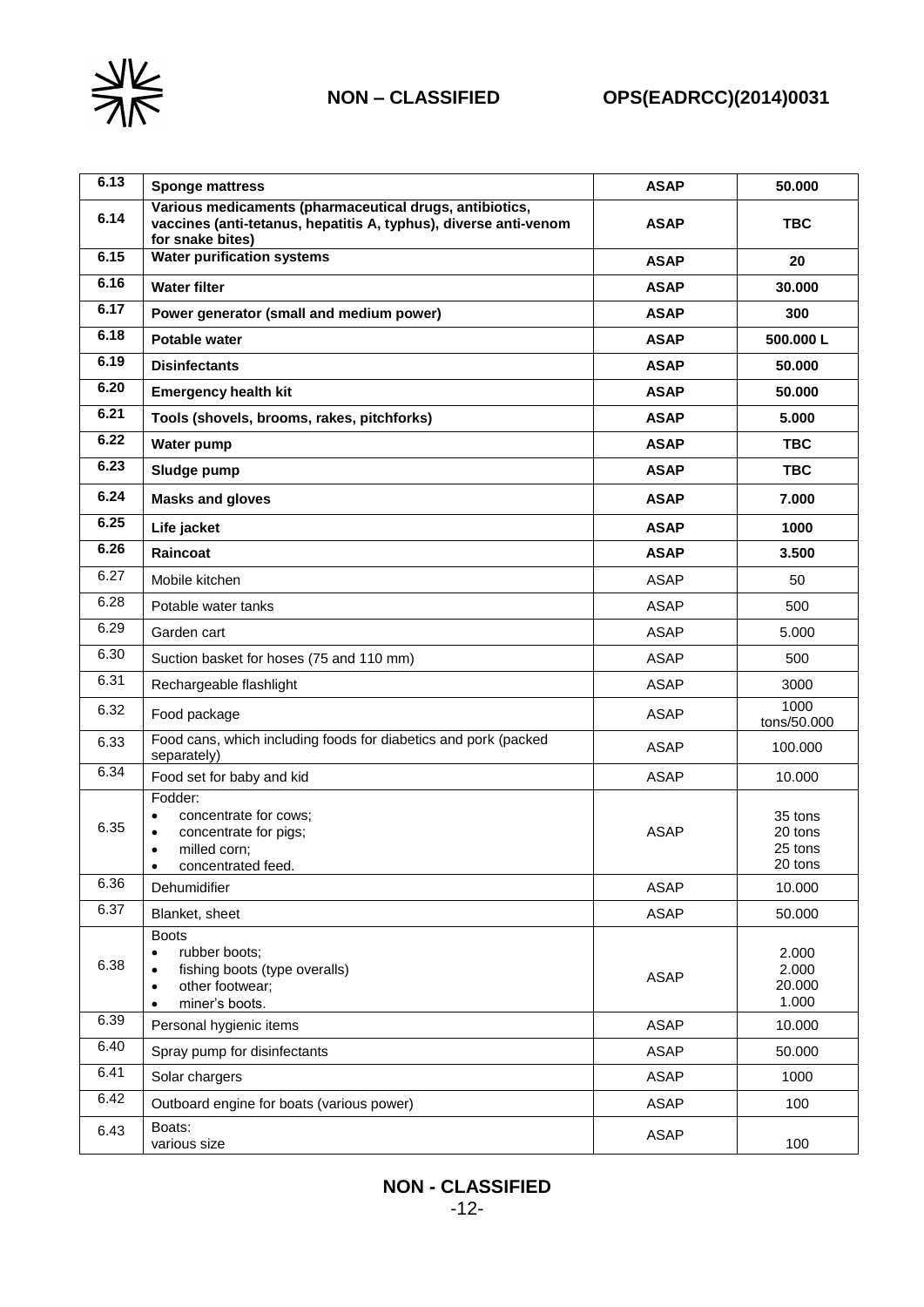

# **NON – CLASSIFIED OPS(EADRCC)(2014)0031**

|      | aluminium                                                                                                    |             | $\overline{30}$ |
|------|--------------------------------------------------------------------------------------------------------------|-------------|-----------------|
|      |                                                                                                              |             |                 |
| 6.44 | Stretcher for the wounded (aluminium)                                                                        | <b>ASAP</b> | 200             |
| 6.45 | Candles                                                                                                      | <b>ASAP</b> | 35.000          |
| 6.46 | Canister for water (15-20 L)                                                                                 | <b>ASAP</b> | 15.000          |
| 6.47 | Canister for fuel (20 L, metal)                                                                              | <b>ASAP</b> | 1000            |
| 6.48 | Alpinist rope (thickness 8-10 mm, length max. 60-100 m)                                                      | <b>ASAP</b> | 300             |
| 6.49 | Substances and means for disinfecting water and wells                                                        | <b>ASAP</b> | 5.000           |
| 6.50 | Heaters (home use)                                                                                           | <b>ASAP</b> | 1000            |
| 6.51 | Diapers (for children, adults)                                                                               | <b>ASAP</b> | 5.000           |
| 6.52 | Incinerators for dead animals (bigger than 3 tons)                                                           | <b>ASAP</b> | 10              |
| 6.53 | Rescue equipment in the water and under                                                                      | <b>ASAP</b> | 100 packs       |
| 6.54 | Equipment for rescue from the ruins                                                                          | <b>ASAP</b> | 20 packs        |
| 6.55 | Thermal imaging cameras                                                                                      | <b>ASAP</b> | $\overline{2}$  |
| 6.56 | Underwater camera                                                                                            | <b>ASAP</b> | 5               |
| 6.57 | Sonars                                                                                                       | <b>ASAP</b> | 10              |
| 6.58 | Machines and vehicles in rough terrain                                                                       | <b>ASAP</b> | 10              |
| 6.59 | Machines for site remediation / cleaning                                                                     | <b>ASAP</b> | 30              |
| 6.60 | Mobile SUVs                                                                                                  | <b>ASAP</b> | 20              |
| 6.61 | Means of communication (satellite phones)                                                                    | <b>ASAP</b> | 5               |
| 6.62 | Rescue ring                                                                                                  | <b>ASAP</b> | 100             |
| 6.63 | Water barriers                                                                                               | <b>ASAP</b> | 50.000 meters   |
| 6.64 | HF transceiver suitable for use in emergency situations (with<br>additional equipment and multiband antenna) | <b>ASAP</b> | 50              |
| 6.65 | VHF / UHF handheld radio                                                                                     | <b>ASAP</b> | 200             |
| 6.66 | Repeater VHF or UHF band scope Hamradio with duplexer and<br>antenna                                         | <b>ASAP</b> | 3               |

8. Points of Entry to be determined on bilateral basis.

### 9. **The Operational Points of Contact in BiH can be reached in the following ways:**

| Name:            | Mrs. Mirnesa SOFTIC and Mr. Zeljko DUGONJIC        |
|------------------|----------------------------------------------------|
| Organisation:    | Ministry of Security of Bosnia and Herzegovina     |
| Telephone:       | +387 33 492 778 / +387 33 492 785 / +387 33 492783 |
| Mobile phone:    | +387 61 294 030                                    |
| Fax:             | +387 33 555 715                                    |
| e-mail:          | ocbh112@msb.gov.ba                                 |
| Operating hours: | 24/7                                               |

10. Response co-ordination.

10.1. With a view to providing a coordinated response to the stricken nation's requirements, nations in a position to meet these demands, in full or in part, are invited